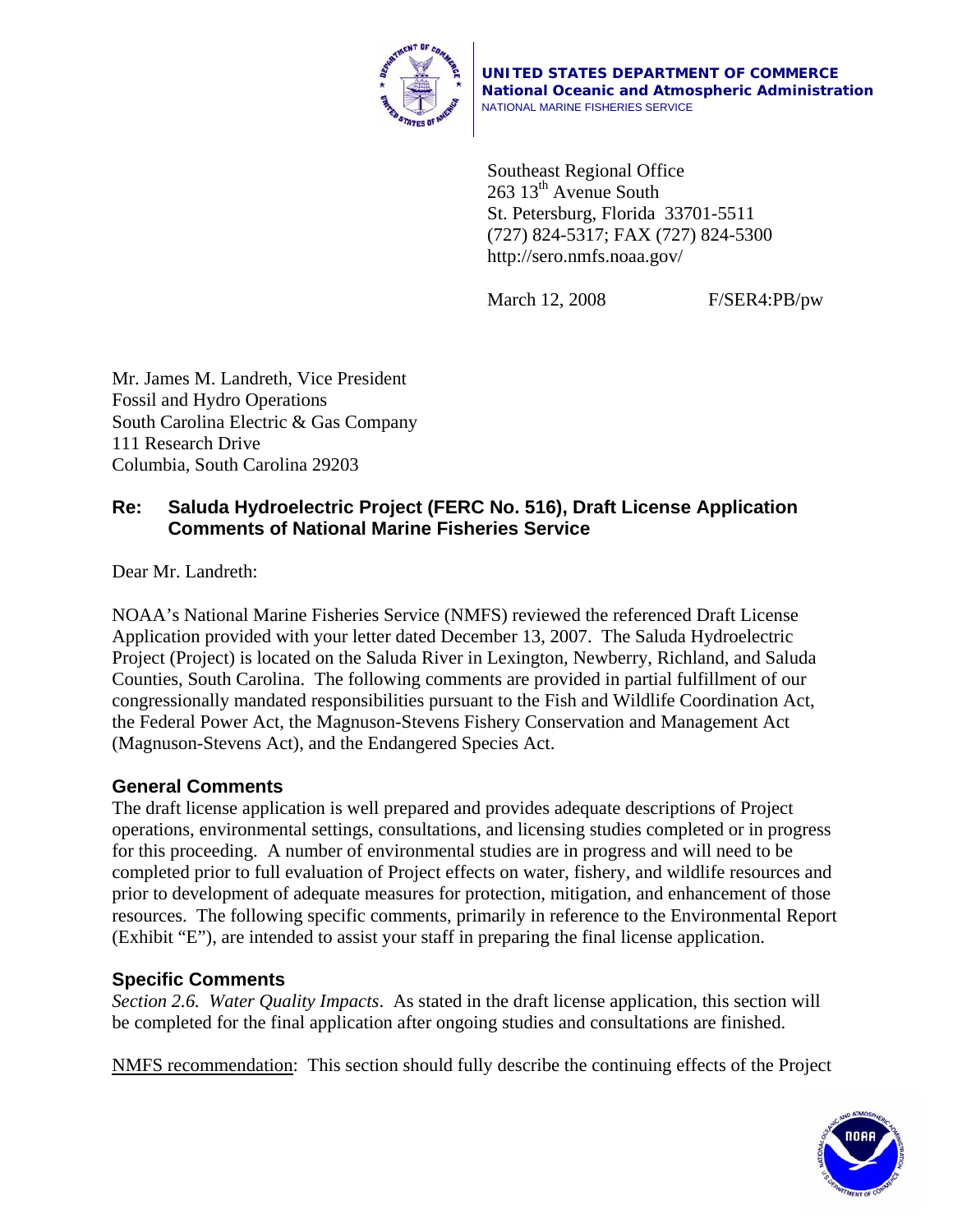on water temperature, concentrations of dissolved oxygen, the suitability of spawning and maturation habitats, and the behavior of diadromous fish in the lower Saluda River and affected areas of the Congaree River. Diadromous species potentially affected include shortnose sturgeon, blueback herring, American shad, striped bass, and American eel. Any adversely affected habitats or habitats rendered unsuitable should be quantified in terms of location and area. Practical and specific measures to mitigate continuing Project impacts on affected species should be developed in consultation with the natural resource agencies for inclusion in the final application. Consultation in this regard is in progress through scheduled work group meetings.

*Section 3.0. Aquatic Resources*. This section of the draft application does not contain a subsection on Project effects or proposed measures for mitigation of continuing adverse project effects.

NMFS Recommendation: This section should contain a subsection identifying continuing Project effects on aquatic resources revealed through studies and interagency consultation, including shortnose sturgeon, American shad, blueback herring, striped bass, and American eel. Continuing Project effects to be addressed should include blockage of passage to and from historical spawning habitats and effects of Project operations on habitats within the lower Saluda River and upper Congaree River due to alterations of instream flows, dissolved oxygen concentrations, and water temperature. Determination of Project effects on diadromous species should be made in consultation with the natural resource agencies responsible for management of fishery resources and other interested stakeholders. Practical and specific recommended measures for mitigation of adverse Project effects should also be presented in this section.

*Section 3.3. Diadromous Fish*. This section briefly describes historical and present occurrence of diadromous fish in the lower Saluda River.

NMFS Recommendation: This section should be revised to describe the status of shortnose and Atlantic sturgeon in the Santee-Congaree River Basin, ongoing interagency recovery efforts, and the factors potentially affecting sturgeon recovery in the Saluda River and Congaree River.

Shortnose sturgeon are known to occur in the upper Congaree River, and this species is highly mobile with specific habitat use patterns and requirements. The Atlantic sturgeon is not documented to occur upstream from the Santee-Cooper Dams since the 1970s. Accessible spawning habitat for shortnose sturgeon is substantially reduced in the Santee River Basin by construction of dams during the 1800s and 1900s. The upper Congaree, Broad, and lower Saluda Rivers contain the best available remaining habitat with physical habitat characteristics suitable for spawning. NMFS considers those remaining river sections to be important for further recovery of shortnose sturgeon in the Santee River Basin. However, based on existing information, it is probable that hypolimnetic water releases from the Saluda Dam, and consequent temperatures below seasonal ambient conditions, may adversely affect shortnose sturgeon behavior, movements, and use of available spawning habitat in the lower Saluda River and portions of the Congaree River below the Broad River confluence. As noted in our comments on Section 3.0, practical and specific measures for mitigation of adverse Project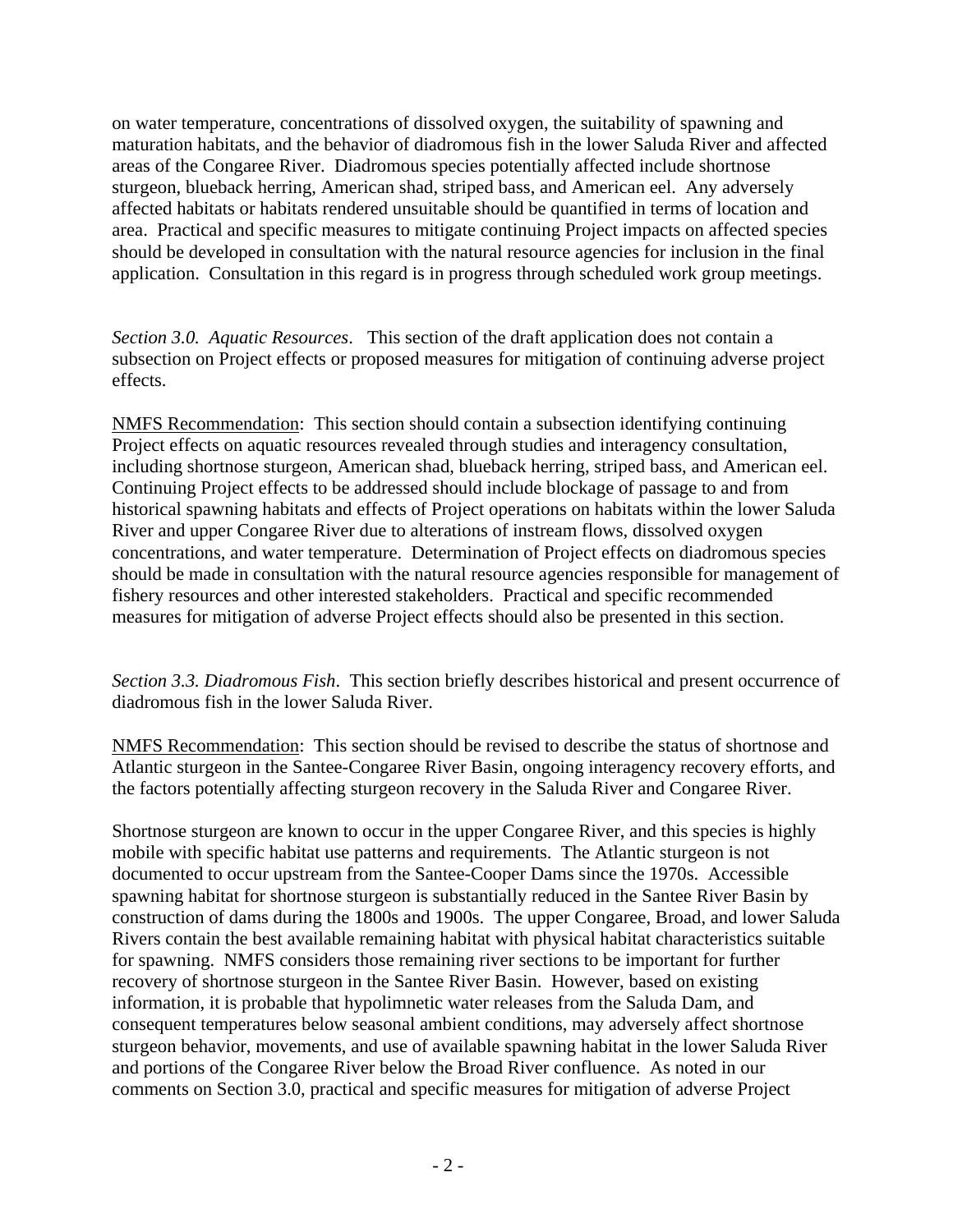effects should be developed in consultation with the natural resource agencies and included in the final application.

*Section 3.7. Threatened and Endangered Species*. Refer to comments and recommendations in response to Section 3.0 and 3.3.

NMFS Recommendation: Shortnose sturgeon move upstream past the abandoned Granby Lock and Dam into the upper Congaree River and the Columbia Shoals, based upon telemetry studies conducted in 2003 and 2006 by Clemson University and South Carolina Department of Natural Resources in cooperation with NMFS. The navigation lock miter gates were removed long ago from the Granby Dam. Based on NMFS inspection, the open navigation lock should allow upstream and downstream passage during higher flow events, and partially restricted passage should occur during low flows. This section should be revised to reflect the known upstream distribution of shortnose sturgeon based upon recent study.

NMFS Recommendation: Section 3.7 should be revised to reflect that blueback herring and alewife are formally designated by NMFS as Species of Concern under the Endangered Species Act (ESA) because of declines in abundance range wide. Blueback herring are known to occur in the Santee River Basin; however presence of the alewife has not been confirmed. Species of Concern are those species about which NMFS has some concerns regarding status and threats, but for which insufficient information is available to indicate a need to list the species under the ESA.

### *Section 3.9. Diadromous Fish Sampling*.

NMFS Comment: Subsection 3.9.1 contains a statement that "Shortnose sturgeon and Atlantic sturgeon also occurred historically in the sub-basin; however these species have not been recently documented upstream of the old Granby Lock and Dam (Congaree River)." As noted in response to Section 3.3, shortnose sturgeon is documented to pass the Granby Lock and Dam to the upper Congaree and Columbia Shoals.

NMFS Comment: The gillnet sampling conducted during 2005 and 2006 for diadromous fish provides useful information within realistic constraints of cost, staff availability, onsite river conditions, and safety concerns with night sampling. However, the limited individual net set time of approximately one hour during daylight, twice a week at each location, and with a 100 foot net is inadequate for determining the presence of sturgeon, shad, or herring and relative abundance of these species within a river of this size. Sampling during night hours is generally more effective for sturgeon, shad, and herring although safety concerns in the sampling area shoals are significant at night. Future monitoring of diadromous species, especially shortnose sturgeon, should be considered to assist in adequate monitoring, protection and recovery efforts.